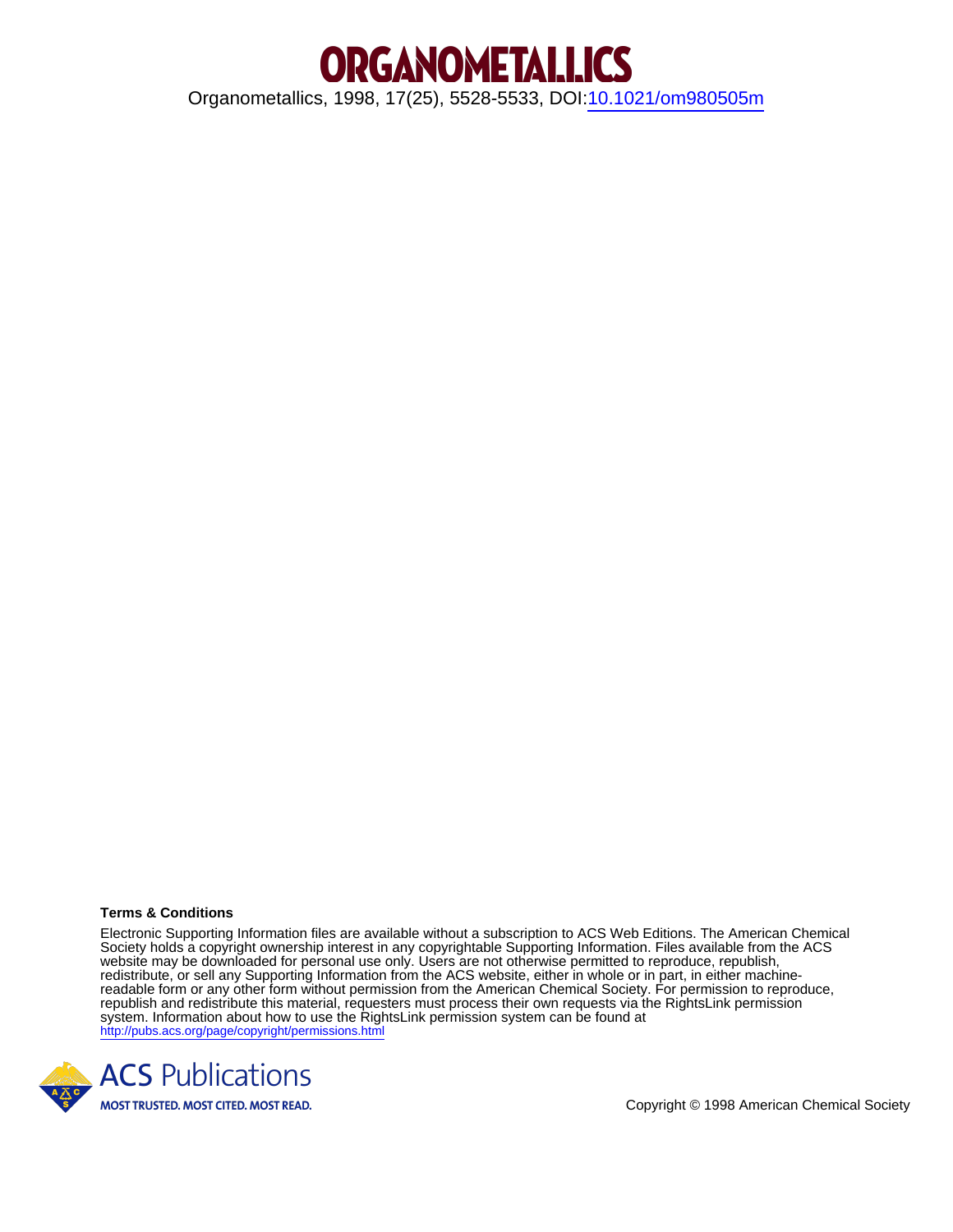

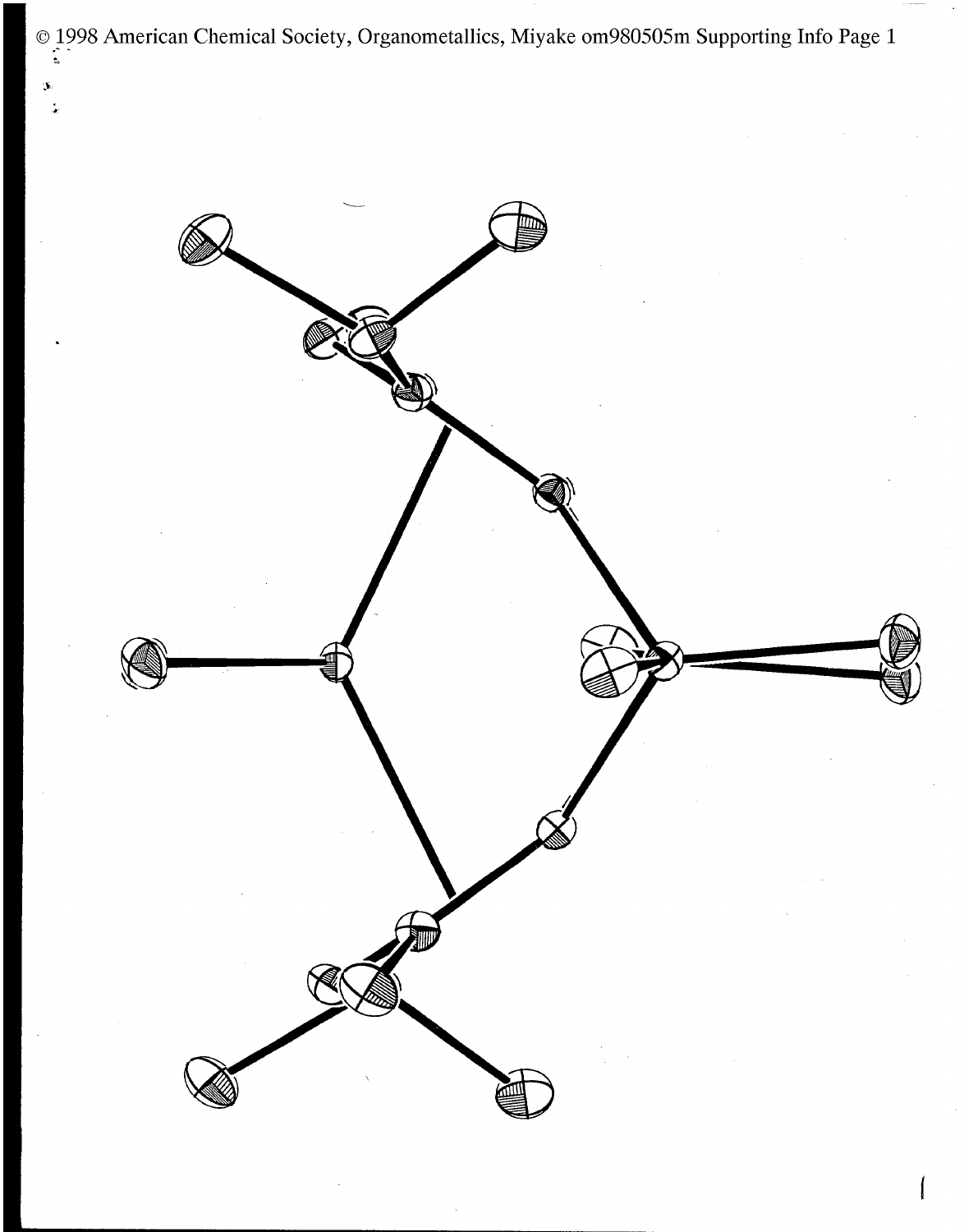$\ddot{\cdot}$ 



 $\overline{L}$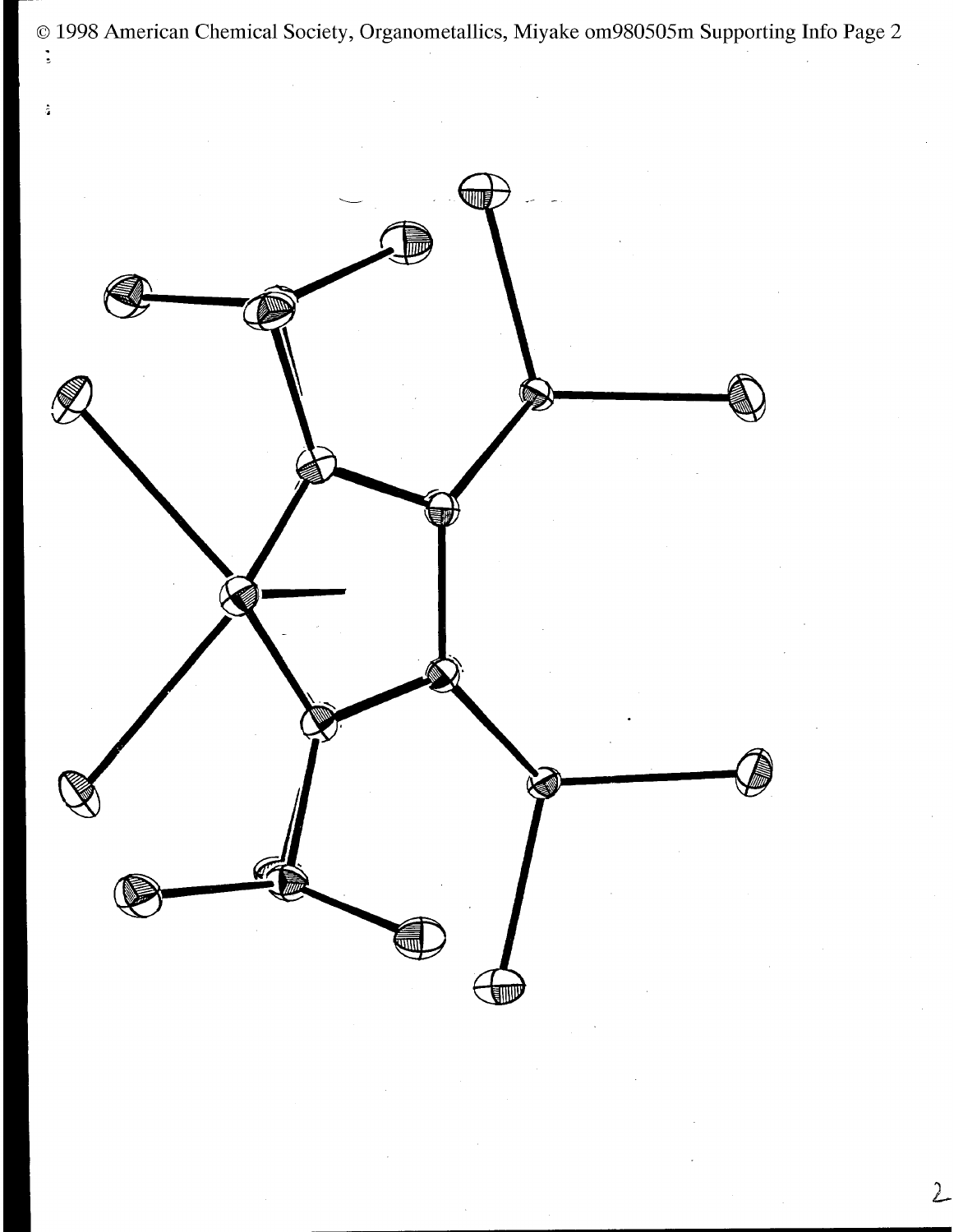## **SHM2**  $[(\text{SiMe}_2)_2 (3\cdot \text{Pr}, 5\text{-Me-Cp})_2] \text{TiCl}_2$

#### Solution and Refinement:

A hemisphere of data was collected with  $1.0^{\circ}$   $\omega$ -scans. No decay correction was needed. Individual backgrounds were replaced with a background function of  $2\theta$  derived from the backgrounds of reflections with  $I < 3\sigma(I)$ . Lorentz and polarization factors were applied and the multiples were merged in point group 2/m. CRYM programs were used for data processing.

The structure was solved with SHELXS-86. The titanium atom is on a crystallographic 2-fold axis parallel to the b-axis which relates the two halves of the molecule by  $-x, y, 1/2$  *z.* **All** non-hydrogen atoms were refined anisotropically; hydrogen atoms were refined isotropically. Refinement was full-matrix least-squares using CRYM programs.

Weights w are calculated as  $1/\sigma^2 (\text{F}_o^2)$ ; variances  $(\sigma^2 (\text{F}_o^2))$  were derived from counting statistics plus an additional term,  $(0.014I)^2$ ; variances of the merged data were obtained by propagation of error plus another additional term,  $(0.014\overline{I})^2$ .

Definitions:

$$
R=\frac{\Sigma|F_o-F_c|}{\Sigma F_o}\ \text{for}\ F_o>0;\quad R_w=\left\{\frac{\Sigma w (F_o^2-F_c^2)^2}{\Sigma w (F_o^2)^2}\right\}^\frac{1}{2}
$$

 $\left\{\frac{\Sigma w (F_o^2 - F_c^2)^2}{n-p}\right\}^{\frac{1}{2}}$  where  $n =$  number of data,<br>  $p =$  number of parameters refined.

 $\mathcal{S}$ 

#### **Comment:**

Excellent quality crystal. The crystals were noticably dichroic, changing in color from red to orange. No attempt was made to correlate the color with the unit cell orientation.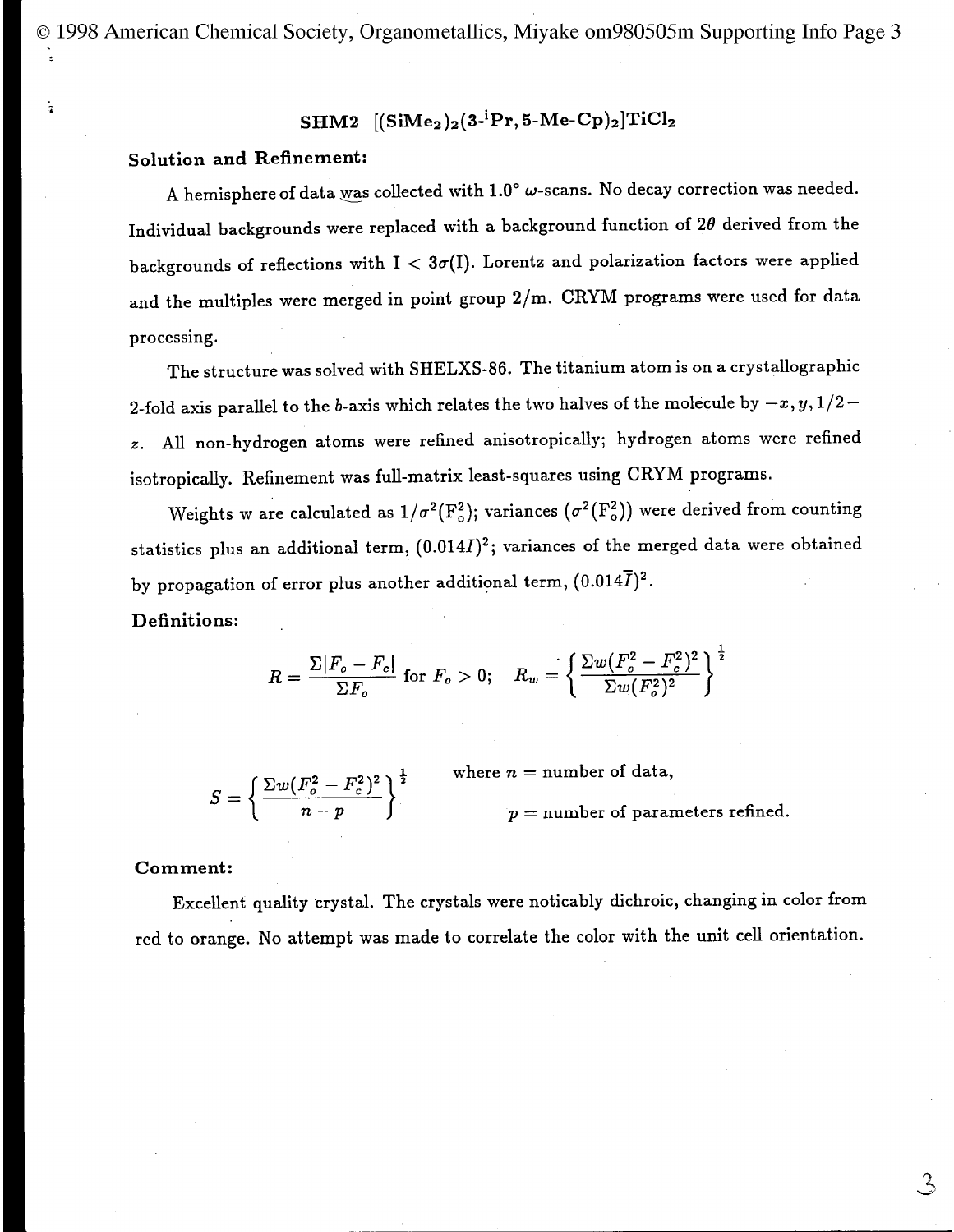### **References**

The CRYM Crystallographic Computing System

Duchamp, **D. J.** (1964). Am. Crystallogr. Assoc. Meet., Bozeman, Montana, Paper B14, **p. 29-30.**

## **SHELXS-86**

Sheldrick, **G.** M. **(1990).** *Acta Cryst.* **A46,** 467-473.

ORTEP

Johnson, **C.** K. **(1976).** *ORTEPII.* Report **ORNL-5138.** Oak Ridge National Laboratory, Oak Ridge, Tennessee, **USA.**

**XP/PC**

Siemens Analytical X-ray Instruments, Inc. **(1989).** Madison, WI, **USA.**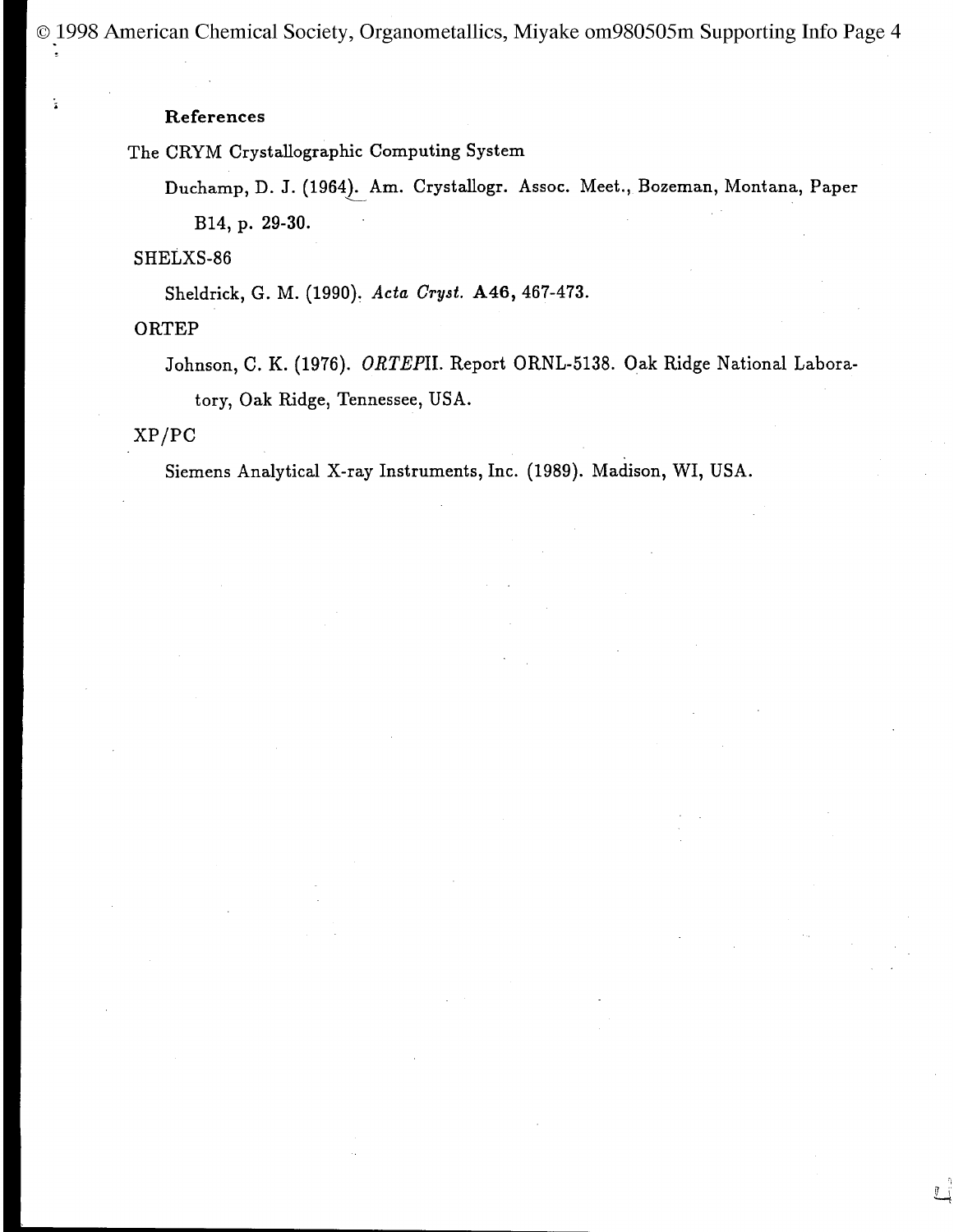### Figure Legends.

- Figure **1.** An ORTEP drawing of the molecule with **50%** probability ellipsoids- showing the numbering scheme. Hydrogen atoms are not shown.
- Figure 2. An unlabelled ORTEP drawing of the molecule with **50%** probability ellipsoids. **Hy**drogen atoms are not shown.
- Figure **3.** An unlabelled ORTEP drawing of the molecule with **50%** probability ellipsoids. **Hy**drogen atoms are shown at one-tenth scale.
- Figure 4. **A** color TELP drawing of the molecule with **50%** probability ellipsoids. Hydrogen atoms are shown at arbitrary scale.
- Figure **5.** An ORTEP drawing of the unit cell contents viewed down the a-axis. Hydrogen atoms have been omitted.
- Figure **6.** An ORTEP drawing of the unit cell contents viewed down the a-axis. Hydrogen atoms have been omitted.
- Figure **7.** An ORTEP drawing of the unit cell contents viewed down the a-axis. Hydrogen atoms have been omitted.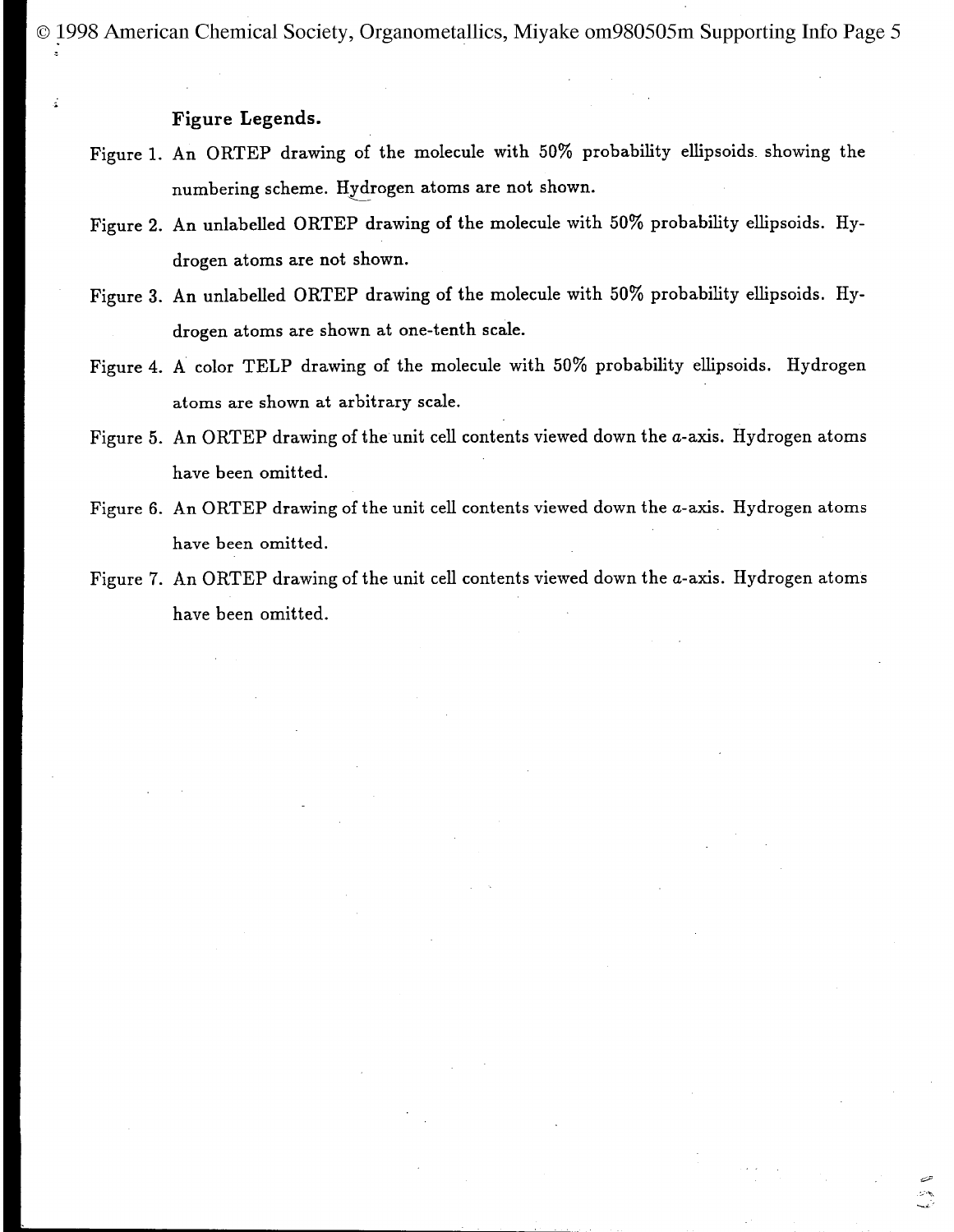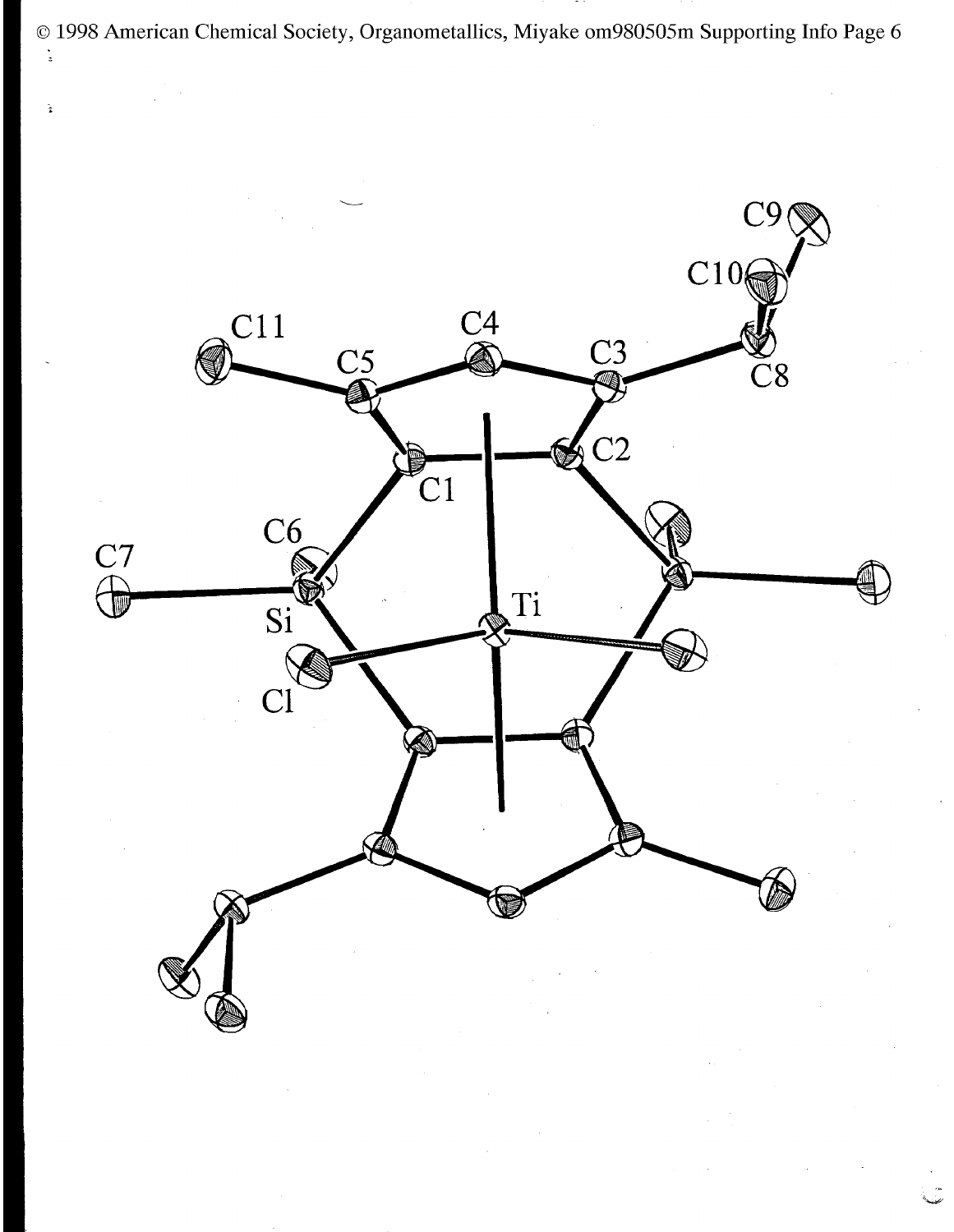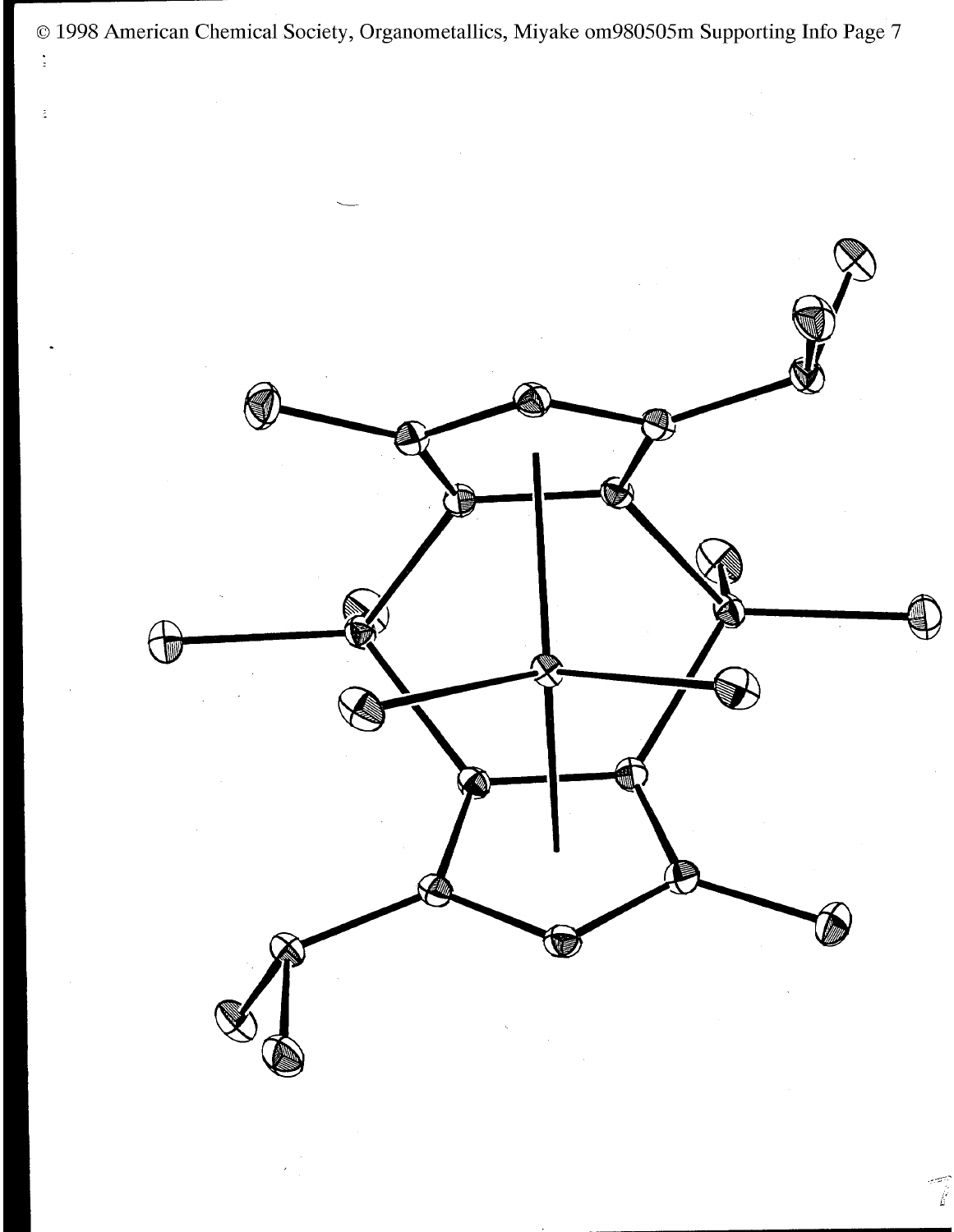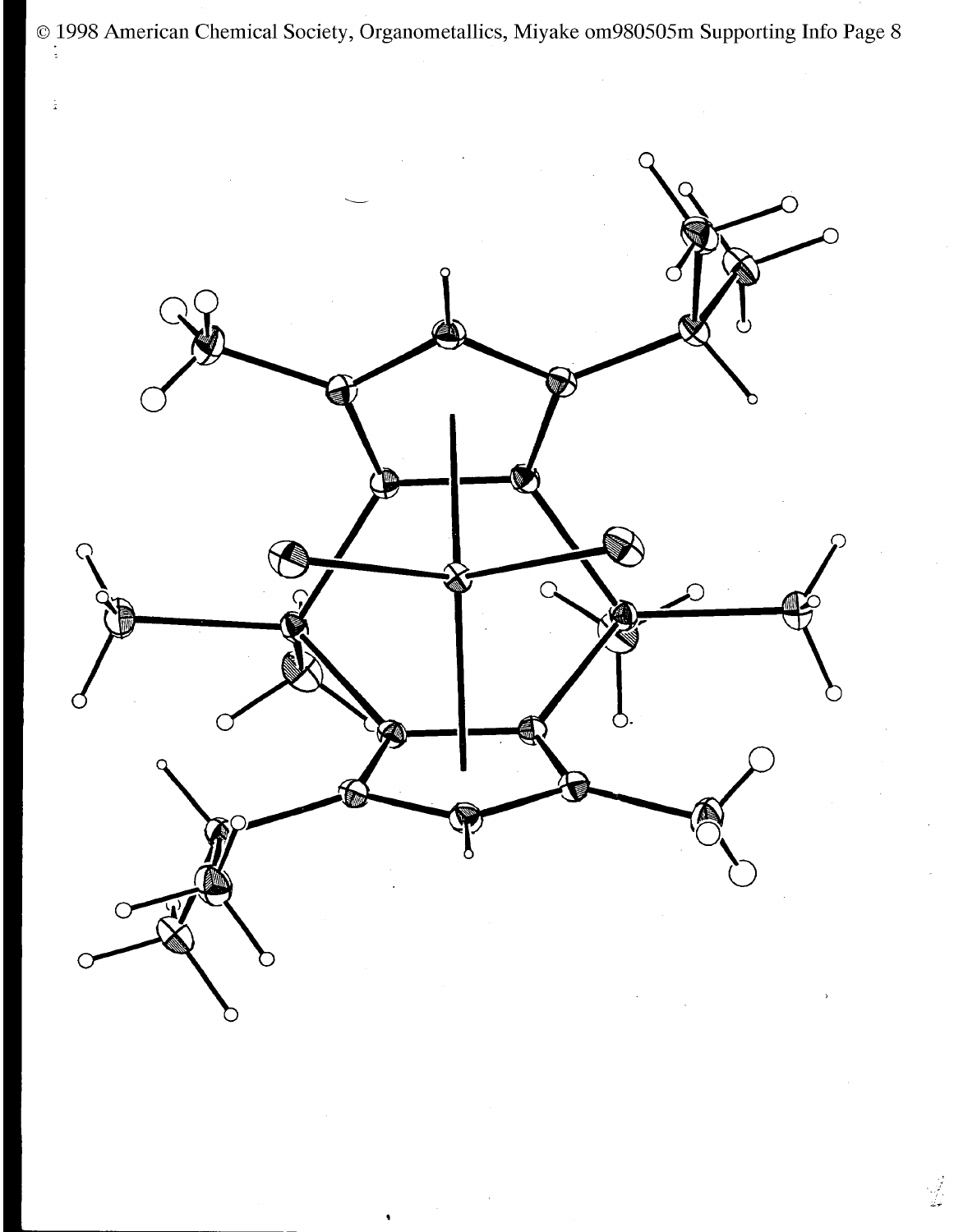

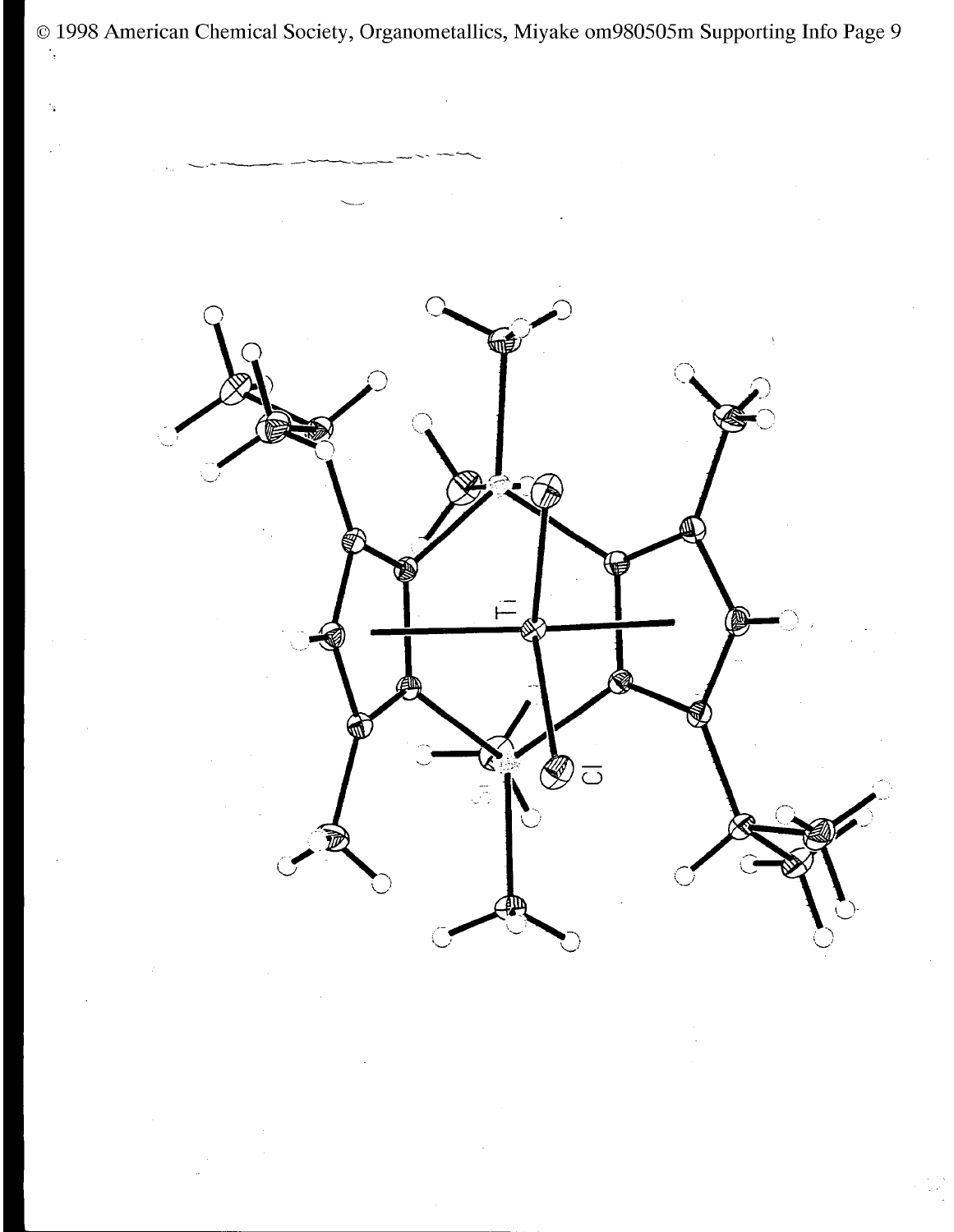

 $\frac{1}{2}$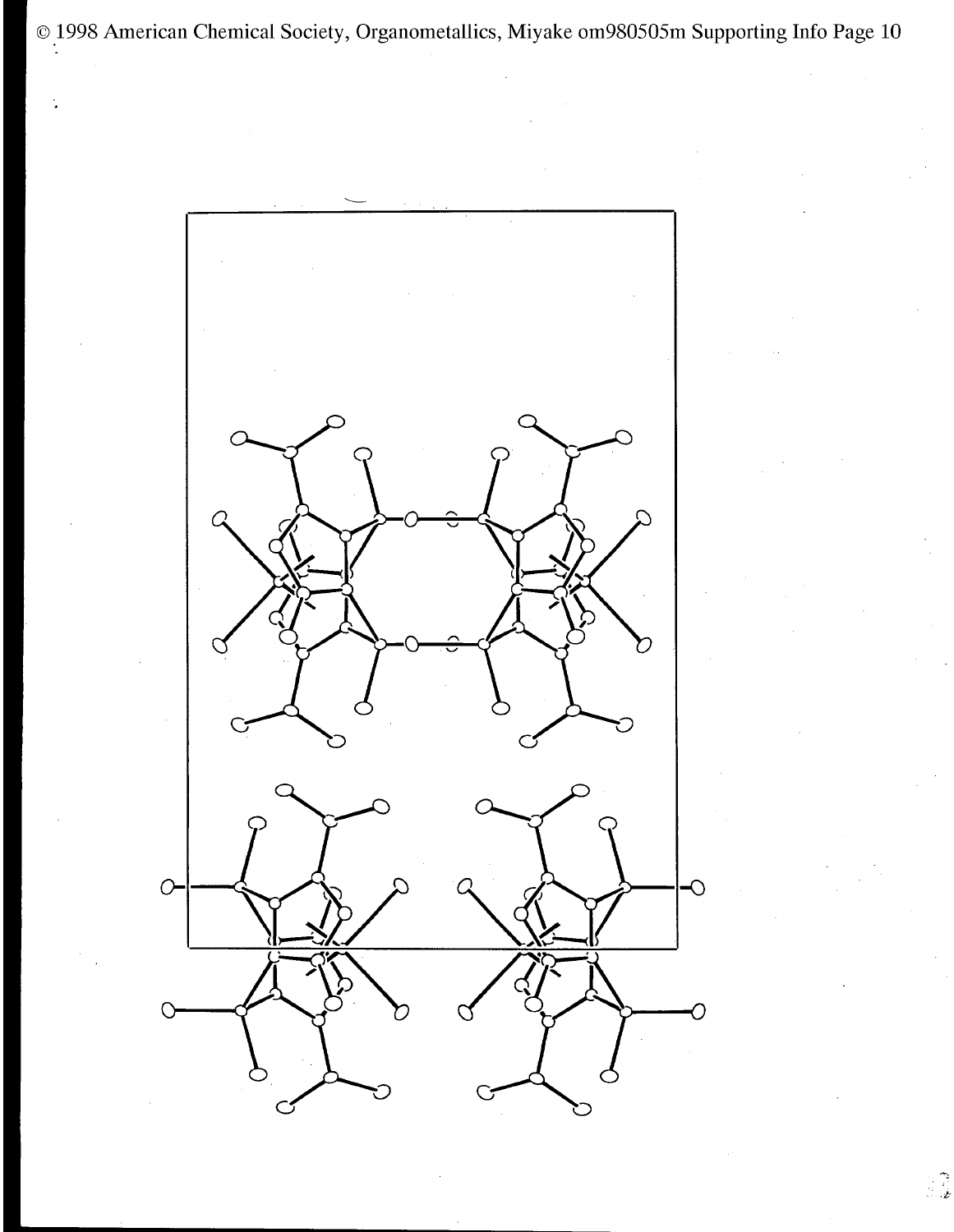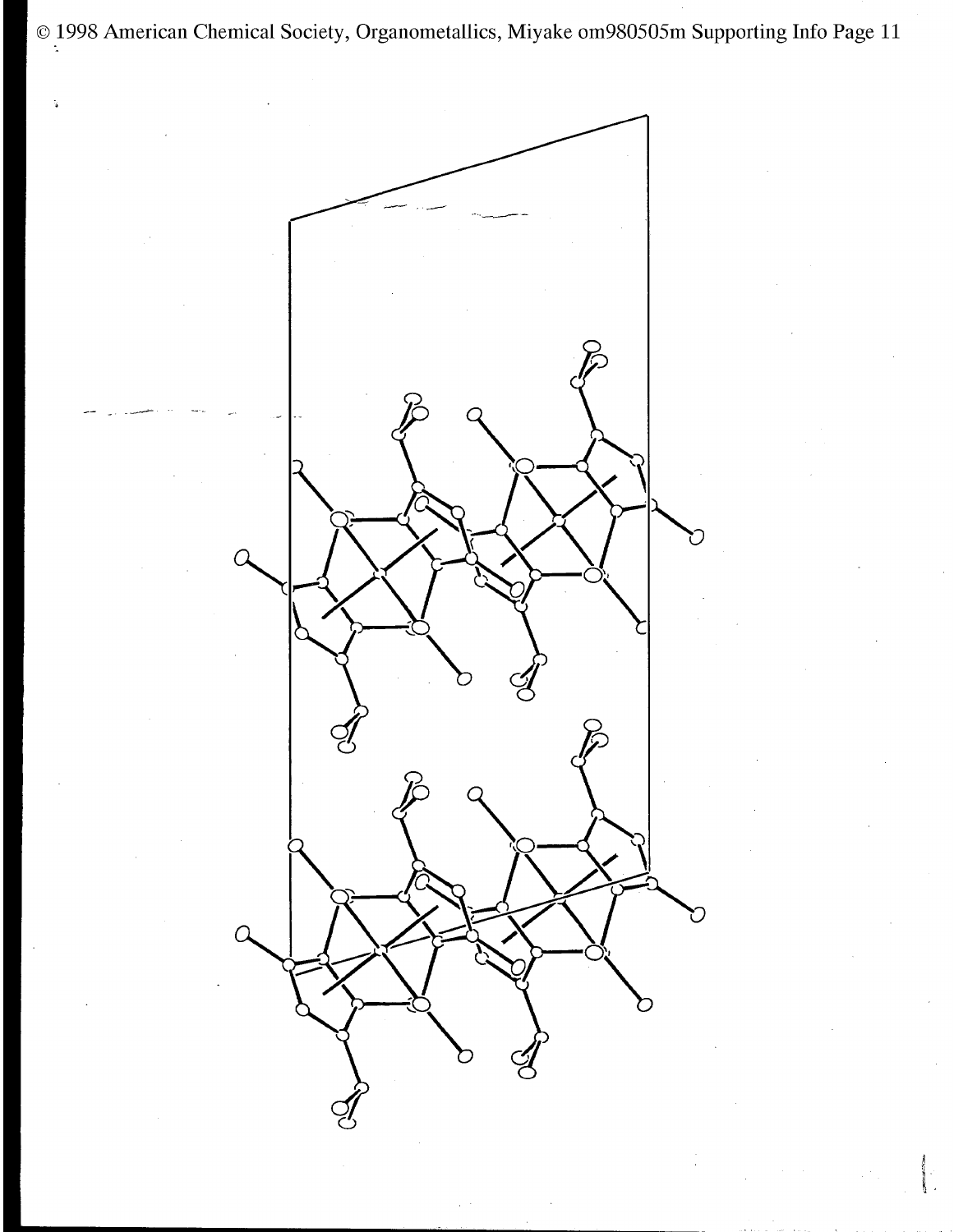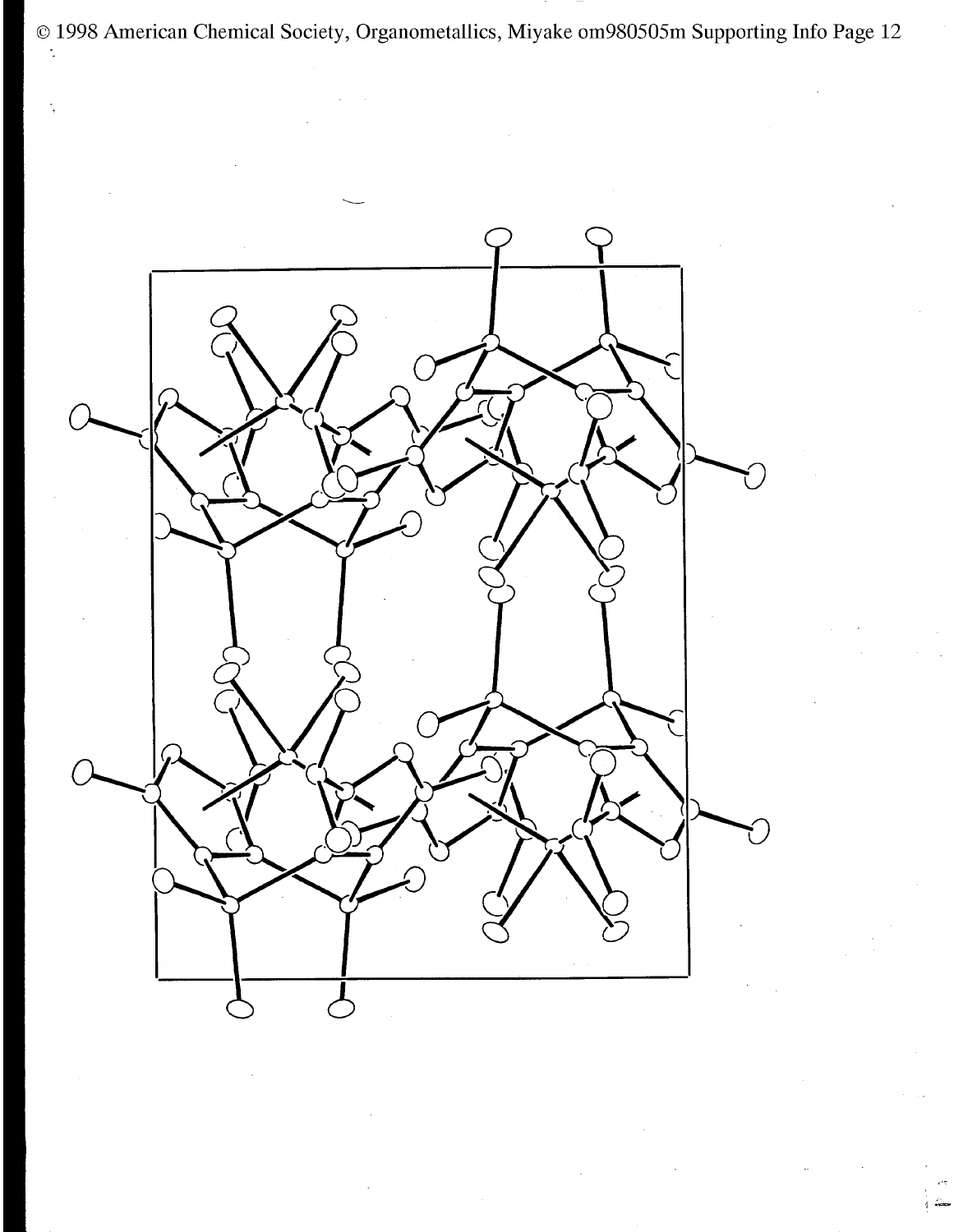Table **1.** Crystal and Intensity Collection Data for **SHM2**  $[(\text{SiMe}_2)_2 (3\text{-}{}^{\text{i}}\text{Pr}, 5\text{-Me-Cp})_2] \text{TiCl}_2$ 

Formula:  $C_{22}H_{34}Cl_2Si_2Ti$  Formula weight: 473.47 Crystal color: Orange-red dichroic Habit: Block Crystal size:  $0.44 \times 0.46 \times 0.48$  mm  $\rho_{calc} = 1.352$  g cm<sup>-3</sup> Crystal System: Monoclinic Space group: **C2/c (#15)**  $a = 19.756(6)$ Å  $b = 12.555(2)$ Å  $\beta = 106.28(3)^{\circ}$  $c = 9.767(2)$ Å  $V = 2325.4(9)$  $\AA^3$   $Z=4$ Lattice parameters: 25 reflections,  $22^\circ \le \theta \le 25^\circ$  $\mu = 7.07 \text{ cm}^{-1} \ (\mu \text{r}_{\text{max}} = 0.28)$  Transmission coeff.  $(\psi\text{-scan}) = 0.98 - 1.03$ CAD-4 diffractometer  $\omega$  scan MoK $\alpha$ ,  $\lambda = 0.7107$ Å Graphite monochromator 2 $\theta$  range:  $2^{\circ} - 60^{\circ}$   $-27 \le h \le 0, -17 \le k \le 17, -13 \le l \le 13$  $T = 85K$  **F**<sub>000</sub> = 1000 Number of reflections measured: **7777** Number of independent reflections: **3393** Number with  $F_o^2 > 0$ : 3320 **Number with**  $F_o^2 > 3\sigma(F_o^2)$ **: 3088** Standard reflections: **3** every **1.25** hrs Variation: Within counting statistics GOFmerge **:** 1.22 for **3257** multiples Rmerge **:** 0.014 for **2961** duplicates Number used in refinement: **3393** Criterion: **All** reflections used Final R(F<sub>o</sub>): 0.025 for 3088 reflections with  $F_o^2 > 3\sigma(F_o^2)$ Final R(F<sub>o</sub>): 0.027 for 3320 reflections with  $F_o^2 > 0$ Final weighted  $R(F_o^2)$ : 0.067 for 3393 reflections Final goodness of fit: **2.18** for **191** parameters and **3393** reflections  $(\Delta/\sigma)_{\text{max}}$  in final least squares cycle: 0.02  $\Delta \rho_{\text{max}}$  : 0.47 eÅ<sup>-3</sup>,  $\Delta \rho_{\text{min}}$  : -0.29 eÅ<sup>-3</sup> in final difference map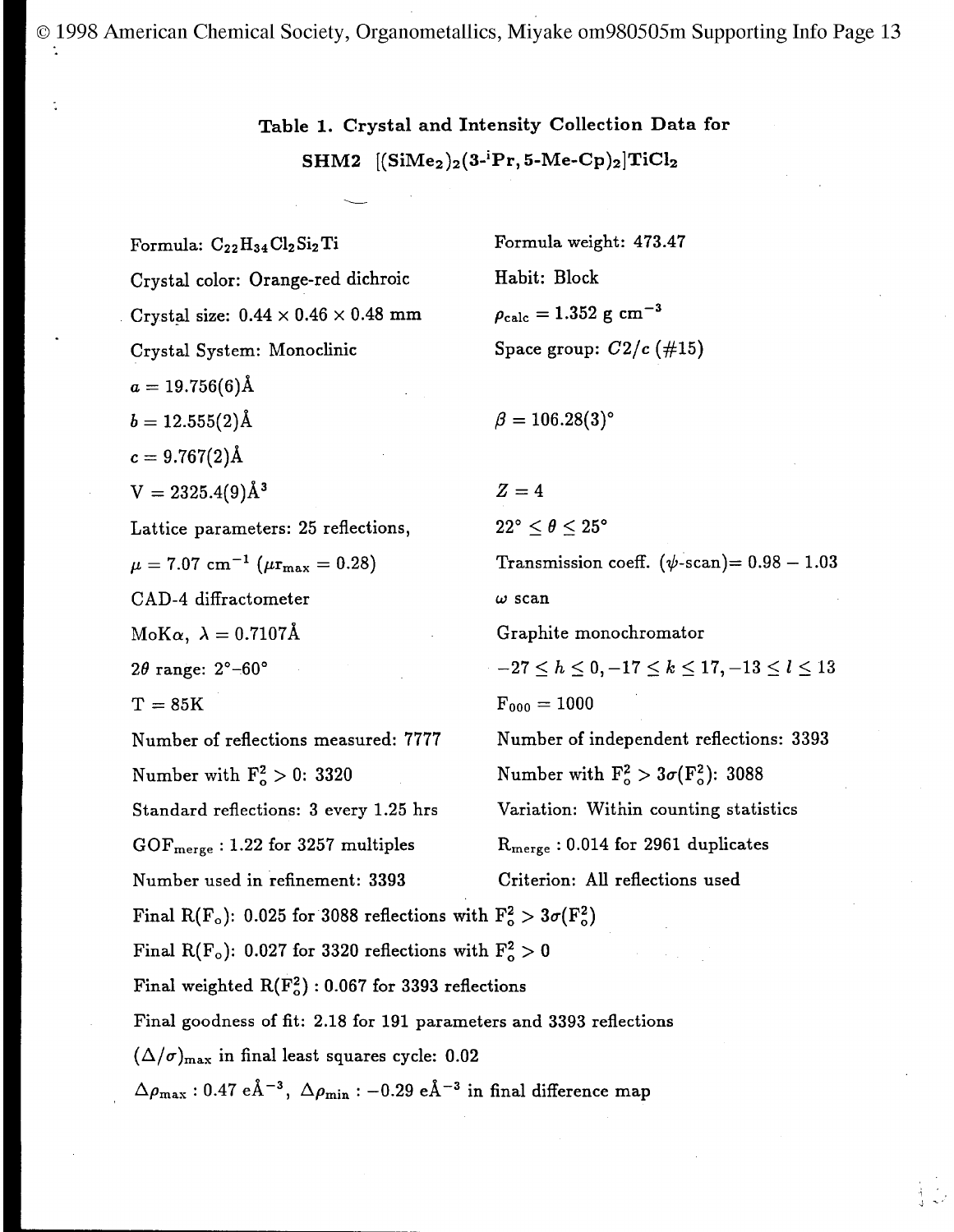# Table 2. Final Heavy Atom Parameters for

# **SHM2**  $[(SiMe<sub>2</sub>)<sub>2</sub>(3<sup>-1</sup>Pr, 5-Me-Cp)<sub>2</sub>]TiCl<sub>2</sub>$

*X, y, z* and *Ue,*

| Atom           | $\boldsymbol{x}$ | $\boldsymbol{y}$ | $\pmb{z}$   | $\boldsymbol{U_{eq}}$ |
|----------------|------------------|------------------|-------------|-----------------------|
| Ti             | 0.0              | 0.31390(2)       | 0.25        | 0.00899(4)            |
| $_{\text{Cl}}$ | 0.08631(1)       | 0.43461(2)       | 0.36296(3)  | 0.01671(4)            |
| Si             | 0.08485(1)       | 0.10644(2)       | 0.36121(3)  | 0.00967(4)            |
| C1             | 0.01035(5)       | 0.17520(8)       | 0.41056(11) | 0.0099(2)             |
| C <sub>2</sub> | $-0.06197(6)$    | 0.17685(8)       | 0.31480(11) | 0.0096(2)             |
| C <sub>3</sub> | $-0.09764(6)$    | 0.26482(8)       | 0.35675(11) | 0.0105(2)             |
| C <sub>4</sub> | $-0.04880(6)$    | 0.31949(9)       | 0.46754(12) | 0.0121(2)             |
| C <sub>5</sub> | 0.01560(6)       | 0.26349(9)       | 0.50570(11) | 0.0117(2)             |
| C6             | 0.08449(6)       | $-0.04177(9)$    | 0.34500(14) | 0.0167(2)             |
| C <sub>7</sub> | 0.17223(6)       | 0.14095(10)      | 0.48533(12) | 0.0163(2)             |
| C8             | $-0.17533(6)$    | 0.28953(9)       | 0.30321(12) | 0.0126(2)             |
| C9             | $-0.21684(6)$    | 0.19666(10)      | 0.34312(14) | 0.0176(2)             |
| C10            | $-0.19464(6)$    | 0.39424(10)      | 0.36282(14) | 0.0175(2)             |
| C11            | 0.07453(7)       | 0.29476(11)      | 0.63347(13) | 0.0175(2)             |

<sup>*a*</sup>  $U_{eq} = \frac{1}{3} \sum_i \sum_j [U_{ij} (a_i^* a_j^*) (\vec{a}_i \cdot \vec{a}_j)]$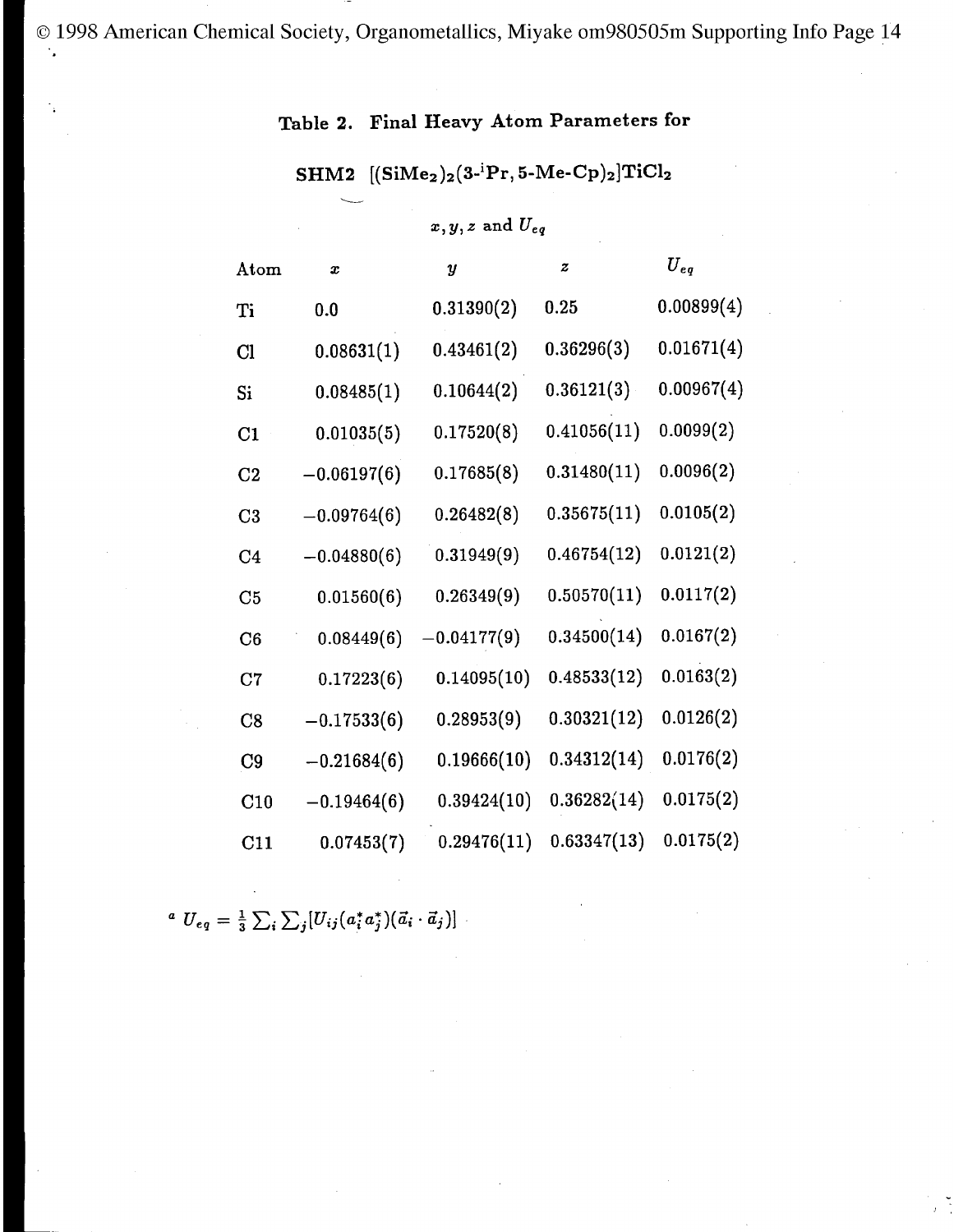$\mathbb{Q}$ 

|             |             | SHM2 $[(\text{SiMe}_2)_2(3\text{-}{}^{\text{i}}\text{Pr};5\text{-}{}^{\text{Me-}}\text{Cp})_2]\text{TiCl}_2$ |                     |
|-------------|-------------|--------------------------------------------------------------------------------------------------------------|---------------------|
|             | Distance(A) |                                                                                                              | Angle( $^{\circ}$ ) |
| Ti-Cl       | 2.3168(3)   | $Cp - Ti - Cp^i$                                                                                             | 128.1               |
| Ti-Cp       | 2.120       | $Cp - Ti - Cl$                                                                                               | 106.9               |
| $Si$ -C1    | 1.882(1)    | $Cp - Ti - Cli$                                                                                              | 106.4               |
| $Si - C2^i$ | 1.872(1)    | $Cl - Ti - Cli$                                                                                              | 98.28(1)            |
| $Si - C6$   | 1.867(1)    | $C1-Si$ $-C2i$                                                                                               | 90.79(5)            |
| $Si - C7$   | 1.861(1)    | $C1 - Si - C6$                                                                                               | 119.6(1)            |
| $C1 - C2$   | 1.472(1)    | $C1 - Si - C7$                                                                                               | 112.1(1)            |
| $C1 - C5$   | 1.431(2)    | $C6 - Si - C2i$                                                                                              | 113.5(1)            |
| $C2 - C3$   | 1.430(2)    | $C7-Si$ $-C2i$                                                                                               | 115.4(1)            |
| $CG - C4$   | 1.410(2)    | $C7 - Si - C6$                                                                                               | 105.6(1)            |
| $C3 - C8$   | 1.508(2)    | $C2 - C1 - Si$                                                                                               | 122.2(1)            |
| $C4 - C5$   | 1.409(2)    | $C5 - C1 - Si$                                                                                               | 127.0(1)            |
| $C5 - C11$  | 1.501(2)    | $C5 - C1 - C2$                                                                                               | 106.4(1)            |
| $C8 - C9$   | 1.537(2)    | $C1 - C2 - Sii$                                                                                              | 121.2(1)            |
| $C8 - C10$  | 1.529(2)    | $C3 - C2 - Sii$                                                                                              | 128.0(1)            |
|             |             | $C3 - C2 - C1$                                                                                               | 107.3(1)            |
|             |             | $C4 - C3 - C2$                                                                                               | 108.0(1)            |
|             |             | $C8 - C3 - C2$                                                                                               | 126.5(1)            |
|             |             | $C8 - C3 - C4$                                                                                               | 125.2(1)            |

**C5** -C4 **-C3**

109.4(1)

**Table 3. Selected Distances and Angles for**

 $\big\backslash\!\!\big\{\!\!\big\}$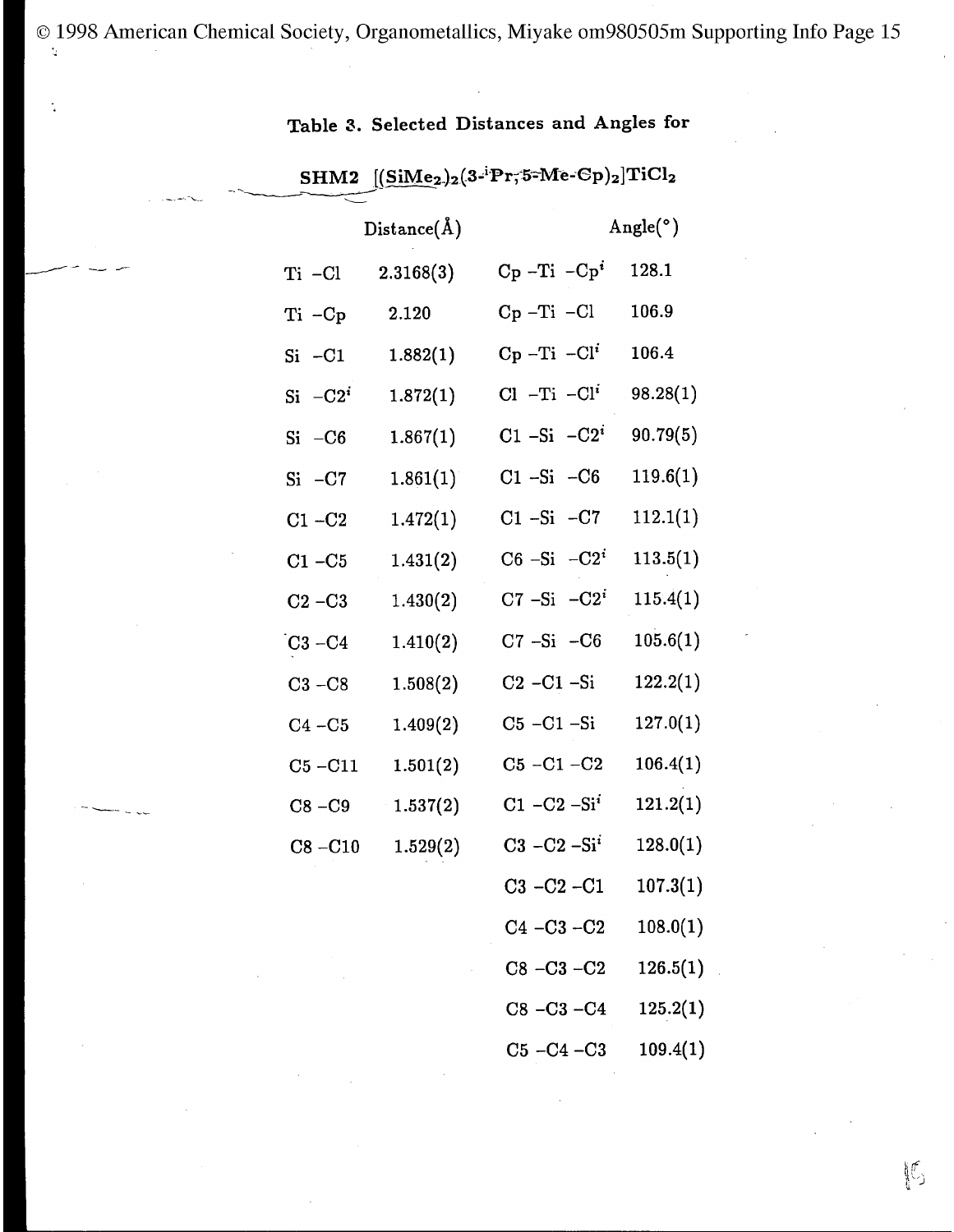Table **3. (Cont.)**

 $Angle(°)$ C4 **-C5 -Cl 108.6(1) C11 -C5 -Cl 129.8(1) C11 -C5** -C4 121.4(1) **C9 -C8 -C3 108.6(1) C10 -C8 -C3 112.5(1) C10 -C8 -C9 110.3(1)**

长

Symmetry code  $(i)$   $-x, y, 1/2 - z$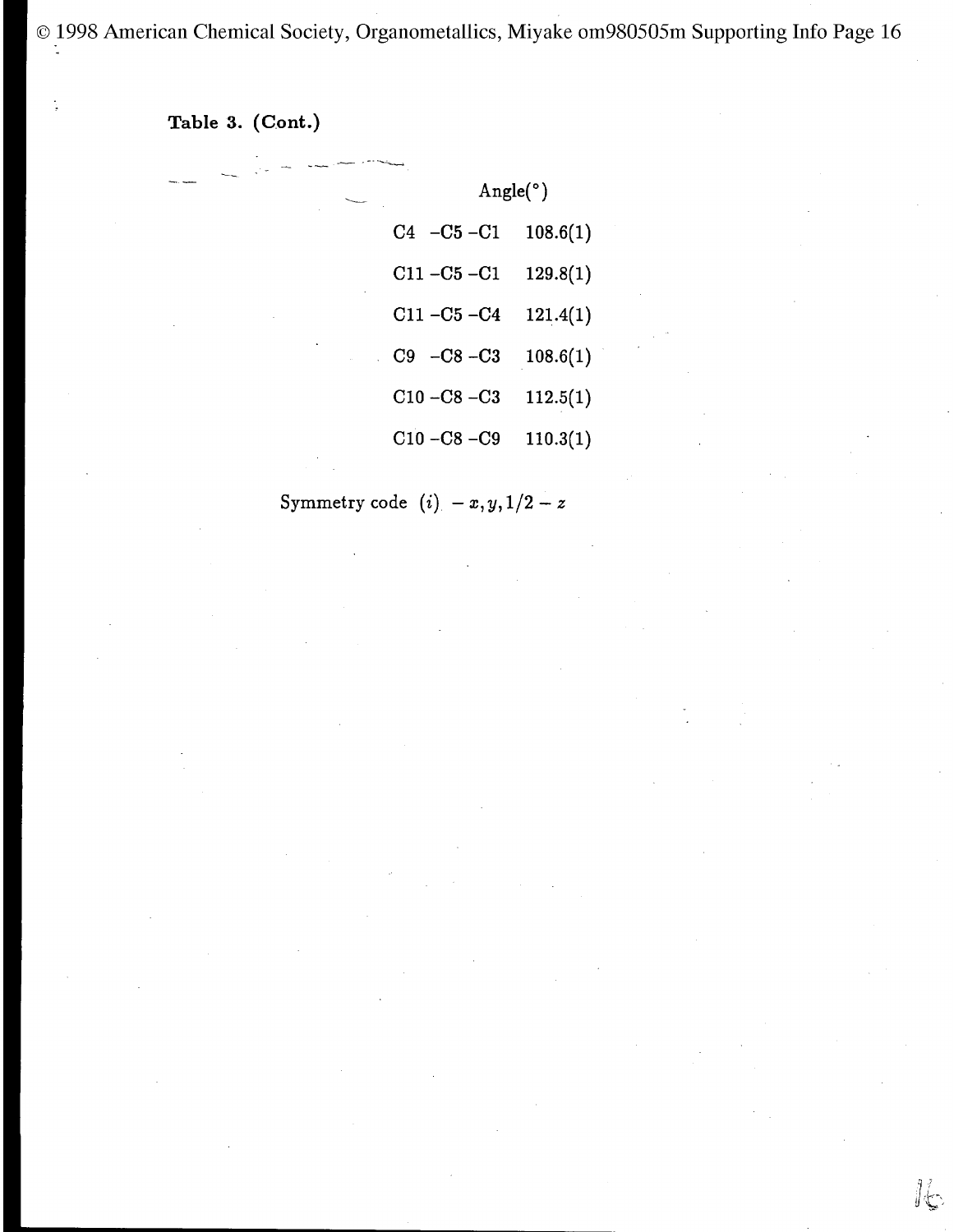### Table 4. Anisotropic Displacement Parameters for

#### Atom Ti Cl Si Cl **C2 C3**  $C<sub>4</sub>$ **C5 C6 C7 C8** *U11* **0.0086(1) 0.0161(1) 0.0082(1) 0.0095(5) 0.0092(5) 0.0102(5) 0.0121(5) 0.0115(5) 0.0165(6) 0.0110(5) 0.0095(5)**  $U_{22}$ **0.0072(1) 0.0137(1) 0.0099(1) 0.0102(5)** 0.0096(4) **0.0109(5) 0.0127(5) 0.0131(5) 0.0113(5) 0.0216(6) 0.0150(5)**  $U_{33}$ **0.0113(1) 0.0219(1) 0.0108(1)** 0.0100(4) 0.0104(4) **0.0111(5)** 0.0124(5) **0.0106(5) 0.0231(6)** 0.0148(5) 0.0134(5)  $U_{12}$ **0 -0.0058(1) 0.0010(1)**  $-0.0004(3)$  $-0.0004(3)$ 0.0003(4) 0.0000(4)  $-0.0007(4)$  $0.0027(4)$  $-0.0003(4)$ 0.0020(4)  $U_{13}$ **0.0030(1) 0.0079(1) 0.0025(1)** 0.0026(4)  $0.0035(4)$  $0.0043(4)$ 0.0048(4)  $0.0034(4)$ **0.0069(5)**  $0.0013(4)$ 0.0036(4)  $U_{23}$ **0 -0.0070(1) 0.0016(1) 0.0011(3) 0.0007(3)** 0.0007(4)  $-0.0024(4)$  $-0.0004(4)$ 0.0028(4) 0.0021(4)  $-0.0009(4)$

**SHM2**  $[(\text{SiMe}_2)_2 (3\cdot ^1\text{Pr}, 5\cdot \text{Me-} \text{Cp})_2] \text{TiCl}_2$ 

The form of the displacement factor is:

**0.0212(6)**

 $-0.0008(4)$ 

0.0065(4)

**0.0001(5)**

 $-0.0034(4)$ 

 $-0.0047(4)$ 

0.0054(4)

 $-0.0001(4)$ 

0.0037(4)

**-0.0011(5)**

0.0204(6)

**0.0136(5)**

**C9**

**0.0112(5)**

**0.0217(6)**

**0.0188(6)**

**0.0219(6)**

**0.0136(5)**

 $0.0145(5)$ 

**C10**

**C11**

 $\exp -2\pi^2(U_{11}h^2{a^*}^2+U_{22}k^2{b^*}^2+U_{33}\ell^2{c^*}^2+2U_{12}hka^*b^*+2U_{13}hla^*c^*+2U_{23}k\ell b^*c^*)$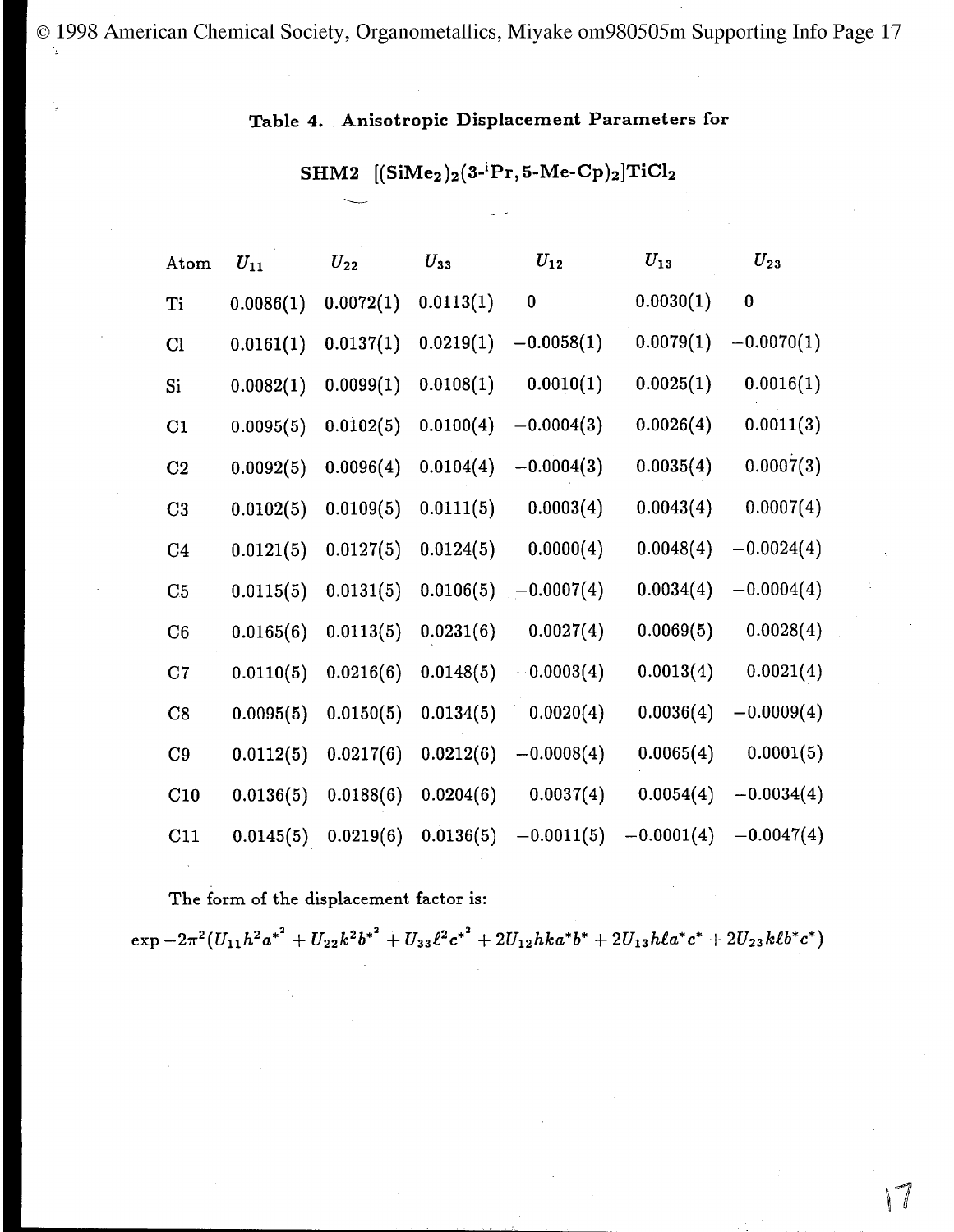# Table **5.** Final Refined Hydrogen Parameters for

# **SHM2**  $[(\text{SiMe}_2)_2(3\text{-}{}^{\text{i}}\text{Pr}, 5\text{-Me-Cp})_2]\text{TiCl}_2$

 $x, y, z$  and  $U_{iso}$ 

| $\bm{\Lambda}$ tom | x            | $\boldsymbol{y}$ | $\boldsymbol{z}$ | $U_{iso}$ |
|--------------------|--------------|------------------|------------------|-----------|
| H <sub>4</sub>     | $-0.0577(7)$ | 0.3823(10)       | 0.512(1)         | 0.009(3)  |
| H <sub>6a</sub>    | 0.1336(9)    | $-0.0665(13)$    | 0.359(2)         | 0.032(5)  |
| H <sub>6</sub> b   | 0.0678(8)    | $-0.0738(12)$    | 0.417(2)         | 0.024(4)  |
| H <sub>6c</sub>    | 0.0596(9)    | $-0.0642(12)$    | 0.254(2)         | 0.030(4)  |
| H7a                | 0.2096(8)    | 0.1091(12)       | 0.447(2)         | 0.023(4)  |
| H7b                | 0.1795(8)    | 0.2120(12)       | 0.503(2)         | 0.017(4)  |
| H7c                | 0.1740(9)    | 0.1028(12)       | 0.576(2)         | 0.028(4)  |
| H8                 | $-0.1898(7)$ | 0.2941(10)       | 0.202(2)         | 0.011(3)  |
| H9a                | $-0.2082(8)$ | 0.1297(12)       | 0.302(2)         | 0.022(4)  |
| H9b                | $-0.2062(8)$ | 0.1886(11)       | 0.451(2)         | 0.021(4)  |
| H9c                | $-0.2682(9)$ | 0.2091(12)       | 0.306(2)         | 0.027(4)  |
| H10a               | $-0.1707(8)$ | 0.4522(13)       | 0.336(2)         | 0.025(4)  |
| H10 <sub>b</sub>   | $-0.2462(9)$ | 0.4080(13)       | 0.325(2)         | 0.029(4)  |
| H10c               | $-0.1842(8)$ | 0.3933(12)       | 0.466(2)         | 0.024(4)  |
| H11a               | 0.0825(14)   | 0.2477(21)       | 0.697(3)         | 0.083(8)  |
| H <sub>11</sub> b  | 0.1146(14)   | 0.3085(18)       | 0.622(3)         | 0.071(8)  |
| H <sub>11</sub> c  | 0.0689(11)   | 0.3641(19)       | 0.660(2)         | 0.063(7)  |

 $\mathcal{R}$ ~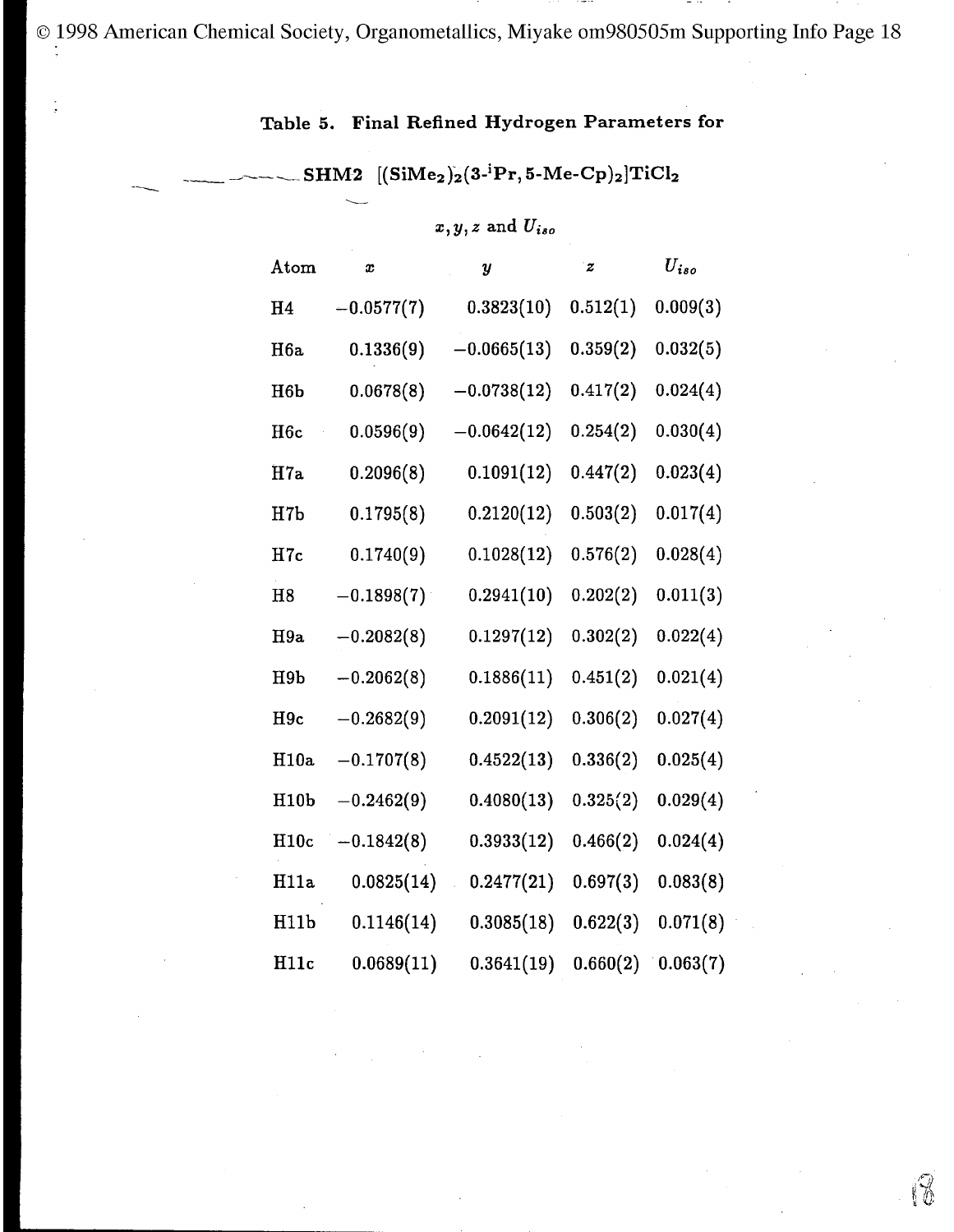|  |  | Table 6. Complete Distances and Angles for |  |  |  |  |
|--|--|--------------------------------------------|--|--|--|--|
|--|--|--------------------------------------------|--|--|--|--|

|              | Distance $(\text{\AA})$ |              | Distance(A) |
|--------------|-------------------------|--------------|-------------|
| Ti -Cl       | 2.3168(3)               | $C6$ -H6b    | 0.946(16)   |
| Ti-Cp        | 2.120                   | $C6$ -H $6c$ | 0.931(17)   |
| $Ti$ $-C1$   | 2.314(1)                | $C7$ -H7a    | 1.001(16)   |
| $Ti - C2$    | 2.301(1)                | $C7$ -H7b    | 0.911(15)   |
| $Ti$ $-C3$   | 2.513(1)                | $C7$ $-H7c$  | 1.000(17)   |
| Ti $-C4$     | 2.569(1)                | $C8 - C9$    | 1.537(2)    |
| Ti $-C5$     | 2.510(1)                | $C8$ -C10    | 1.529(2)    |
| $Si$ -C1     | 1.882(1)                | $C8$ -H8     | 0.953(14)   |
| $Si \ -C2^i$ | 1.872(1)                | $C9$ -H9a    | 0.966(15)   |
| $Si$ $-C6$   | 1.867(1)                | $C9$ –H $9b$ | 1.024(16)   |
| $Si$ -C7     | 1.861(1)                | $C9 - H9c$   | 0.990(17)   |
| $C1 - C2$    | 1.472(1)                | $C10 - H10a$ | 0.943(16)   |
| $C1 - C5$    | 1.431(2)                | $C10 - H10b$ | 0.996(17)   |
| $C2 - C3$    | 1.430(2)                | $C10 - H10c$ | 0.967(16)   |
| $C3 - C4$    | 1.410(2)                | $C11 - H11a$ | 0.84(3)     |
| $C3 - C8$    | 1.508(2)                | $C11 - H11b$ | 0.85(3)     |
| C4 –C5       | 1.409(2)                | $C11 - H11c$ | 0.92(2)     |
| C4 –H4       | 0.943(14)               |              |             |
| $C5 - C11$   | 1.501(2)                |              |             |
| $C6 - H6a$   | 0.991(18)               |              |             |

 $\mathcal{C}$ 

SHM2  $[(Sim_e)_2 (3-iPr, 5-Me-Cp)_2]TiCl_2$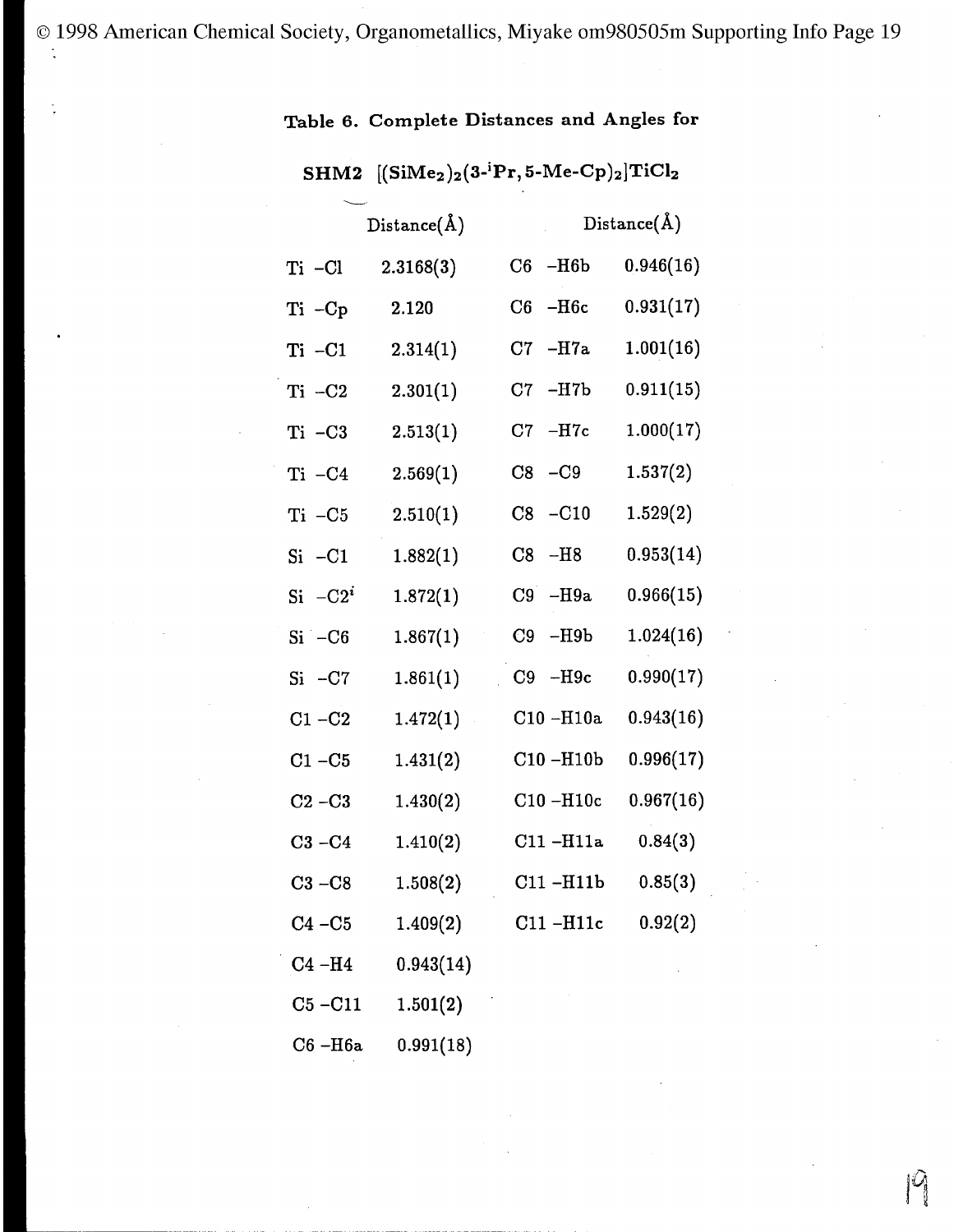Table **6.** (Cont.)

| Angle( $\degree$ ) |          |                  | Angle(°)  |
|--------------------|----------|------------------|-----------|
| $Cp - Ti - Cp^i$   | 128.1    | $H4 - C4 - C3$   | 126.0(8)  |
| $C_P - Ti - Cl$    | 106.9    | $H4 - C4 - C5$   | 124.5(8)  |
| $Cp - Ti - Cli$    | 106.4    | $C4 - C5 - C1$   | 108.6(1)  |
| $Cl - Ti - Cli$    | 98.28(1) | $C11 - C5 - C1$  | 129.8(1)  |
| $C1 - Si -C2i$     | 90.79(5) | $C11 - C5 - C4$  | 121.4(1)  |
| $C1 - Si - C6$     | 119.6(1) | $H6a - C6 - Si$  | 108.7(10) |
| $C1 - Si - C7$     | 112.1(1) | $H6b - C6 - Si$  | 110.7(10) |
| $C6 - Si - C2i$    | 113.5(1) | $H6c - C6 - Si$  | 111.7(10) |
| $C7-Si$ $-C2i$     | 115.4(1) | $H6b - C6 - H6a$ | 107.2(14) |
| $C7 - Si - C6$     | 105.6(1) | $H6c - C6 - H6a$ | 105.8(15) |
| $C2 - C1 - Si$     | 122.2(1) | $H6c - C6 - H6b$ | 112.4(14) |
| $C5 - C1 - Si$     | 127.0(1) | $H7a - C7 - Si$  | 108.1(9)  |
| $C5 - C1 - C2$     | 106.4(1) | $H7b - C7 - Si$  | 114.7(10) |
| $C1 - C2 - Sii$    | 121.2(1) | $H7c - C7 - Si$  | 105.2(10) |
| $C3 - C2 - Sii$    | 128.0(1) | $H7b - C7 - H7a$ | 111.5(13) |
| $C3 - C2 - C1$     | 107.3(1) | $H7c - C7 - H7a$ | 107.2(13) |
| $C4 - C3 - C2$     | 108.0(1) | $H7c - C7 - H7b$ | 109.8(14) |
| $C8 - C3 - C2$     | 126.5(1) | $C9 - C8 - C3$   | 108.6(1)  |
| $C8 - C3 - C4$     | 125.2(1) | $C10 - C8 - C3$  | 112.5(1)  |
| $C5 - C4 - C3$     | 109.4(1) | $H8 - C8 - C3$   | 110.6(9)  |

 $j'\to j$